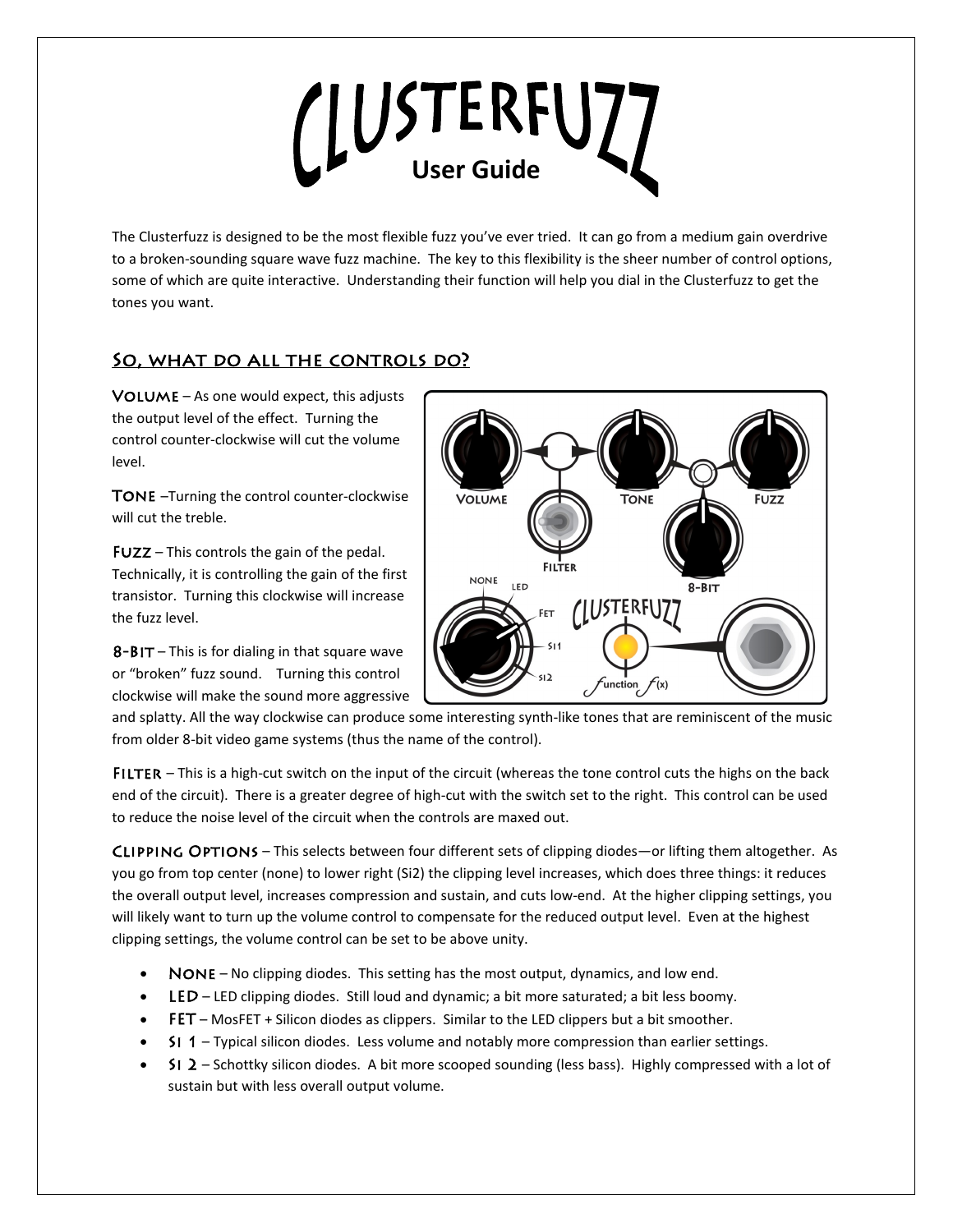### Clusterfuzz control interactions

With some pedals, two or more controls are interactive and a balance must be struck between them. In the case of the Clusterfuzz, many of the controls interact in fun and interesting ways. Understanding how they interact will open up new sonic options.

FUZZ / TONE /  $8-BIT$  – The 8-bit control basically lets the signal from the first transistor in circuit to drive the second transistor harder. Past a certain level on the 8-bit control, the second transistor can't amplify the signal without massive distortion, resulting in the square-wave output that we've all come to know and love with fuzz circuits. As one might guess, controlling the gain on the first transistor (Fuzz knob) will have a significant effect on how the 8-bit control behaves. Additionally, turning the Tone control fully clockwise (least amount of treble cut) will allow more of the wild nature of the 8-bit control to be audible. It can get nasty.

Clipping/Volume – As mentioned above, the volume level will need to be increased at the more compressed settings. Conversely, it's good to turn the volume down before changing back to the least compressed settings. The volume difference is significant and may surprise your band mates, house mates, and/or pets.

FILTER / TONE - The higher Filter setting can be useful in noisy situations but sometimes it may be desirable to have a bit more high end. The Tone control can help to recover the treble on the back end of the circuit (unless you want it rolled off of course).

# Suggested Settings

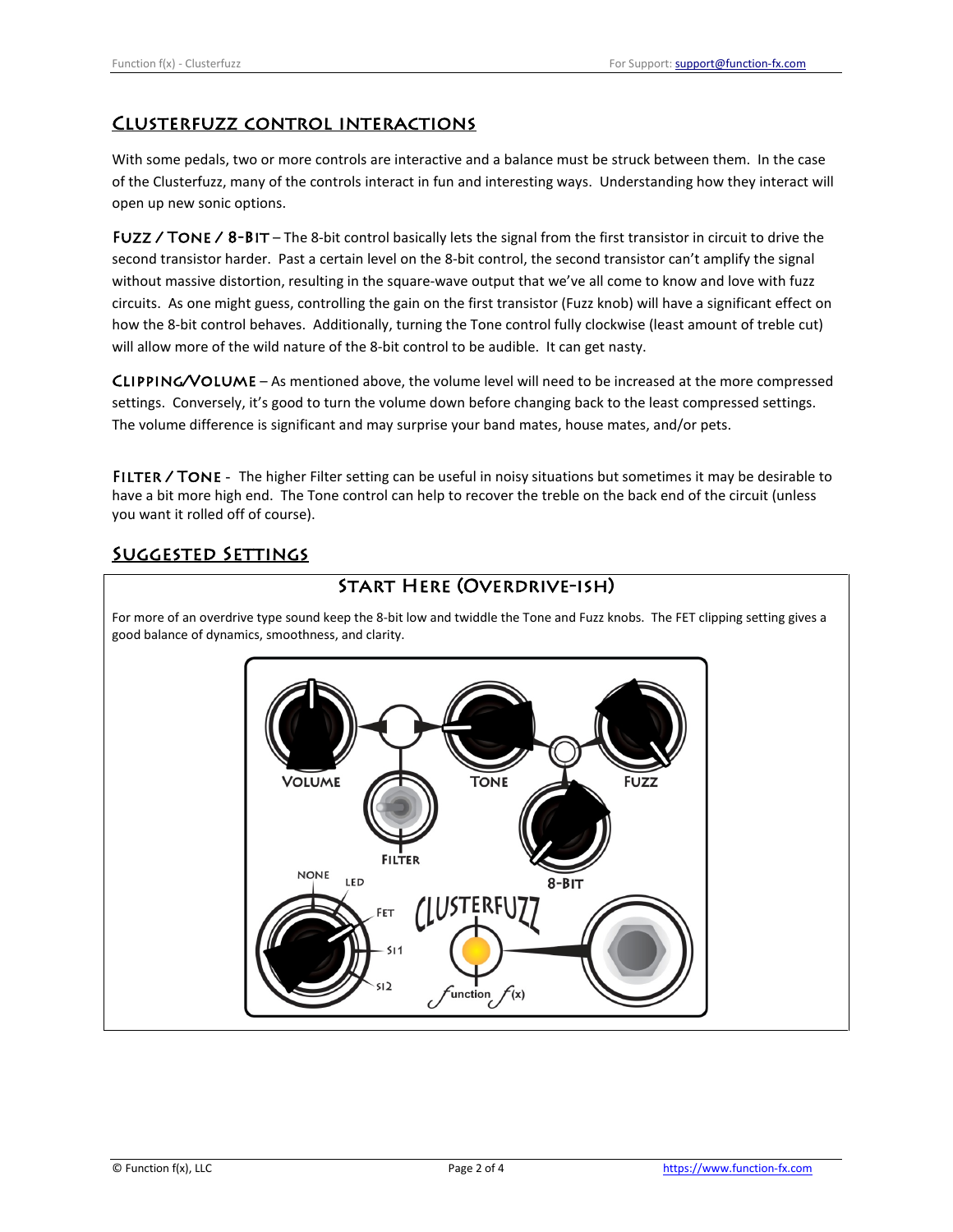